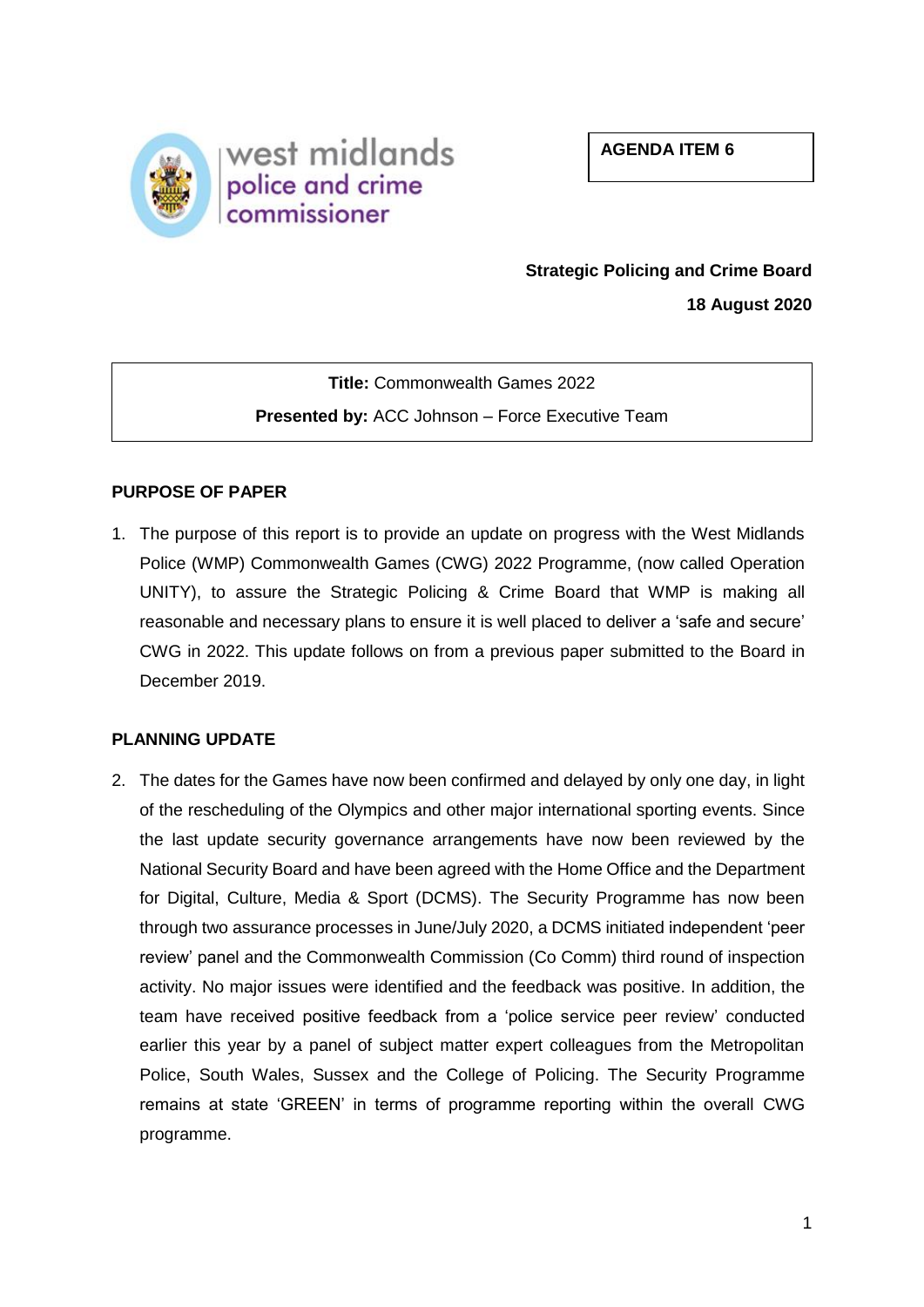- 3. WMP has continued to build a strong Planning Team across two sites at 1 Brindley Place, where it is co-located with the Games Organising Committee (OC), and another on the 9th floor of Centro House within the West Midlands Combined Authority building. The COVID-19 situation had resulted in the majority of the team being temporarily redeployed in support of the Force's response to the pandemic, but the team are now back fully employed on Games planning, within current remote working & 'CoVID-19 Secure' control measures. There has been some minimal disruption to the planning timeline, with some delays and rescheduling of activity. However, there is no significant detriment to the programme which remains at 'Green' status within the overall Games integrated programme. As we are now at two years until the start of Games, planning remains on track within the programme timeline.
- 4. The Planning Team currently numbers 31 officers and police staff, fully supported by a programme manager and full project management support. A full recruitment plan is in place, overseen by WMP's People & Organisational Development (POD) and is working closely with the Force's Diversity & Inclusion Unit and Staff Networks. Recruitment is currently in Phase 3 of 5 tranches of activity. The chief constable and Programme Executive, ACC Chris Johnson, remain confident that the plan delivers the right level of resources with the right levels of experience, training and accreditation to deliver the plan.
- 5. A number of Games events sit outside the West Midlands Force area. These are currently:
	- Cycling at the Olympic Velodrome in London (Metropolitan Police Service area)
	- Mountain Biking at Cannock Chase (Staffordshire Police Force area)
	- Bowls in Leamington Spa (Warwickshire Police Force area)
- 6. The Planning Team is fully engaged with these other forces to develop the appropriate policing and security plans for these venues using appropriate local resources from the respective force areas. A working group has been established with its first meeting held in July 2020.
- 7. The Planning Team now includes expertise from a number of disciplines. For example, three staff from the West Midlands Counter Terrorism Unit (WMCTU) including two CT Security Advisors (CTSA), and a British Transport Police inspector. West Midlands Fire Service have also dedicated a full time manager into the CWG Planning Team.
- 8. The team is further supported by colleagues from the Centre for Protection of National Critical Infrastructure (CPNI), National Cyber Security Centre (NCSC), and Ministry of Defence (Army), from our local WM Brigade Headquarters.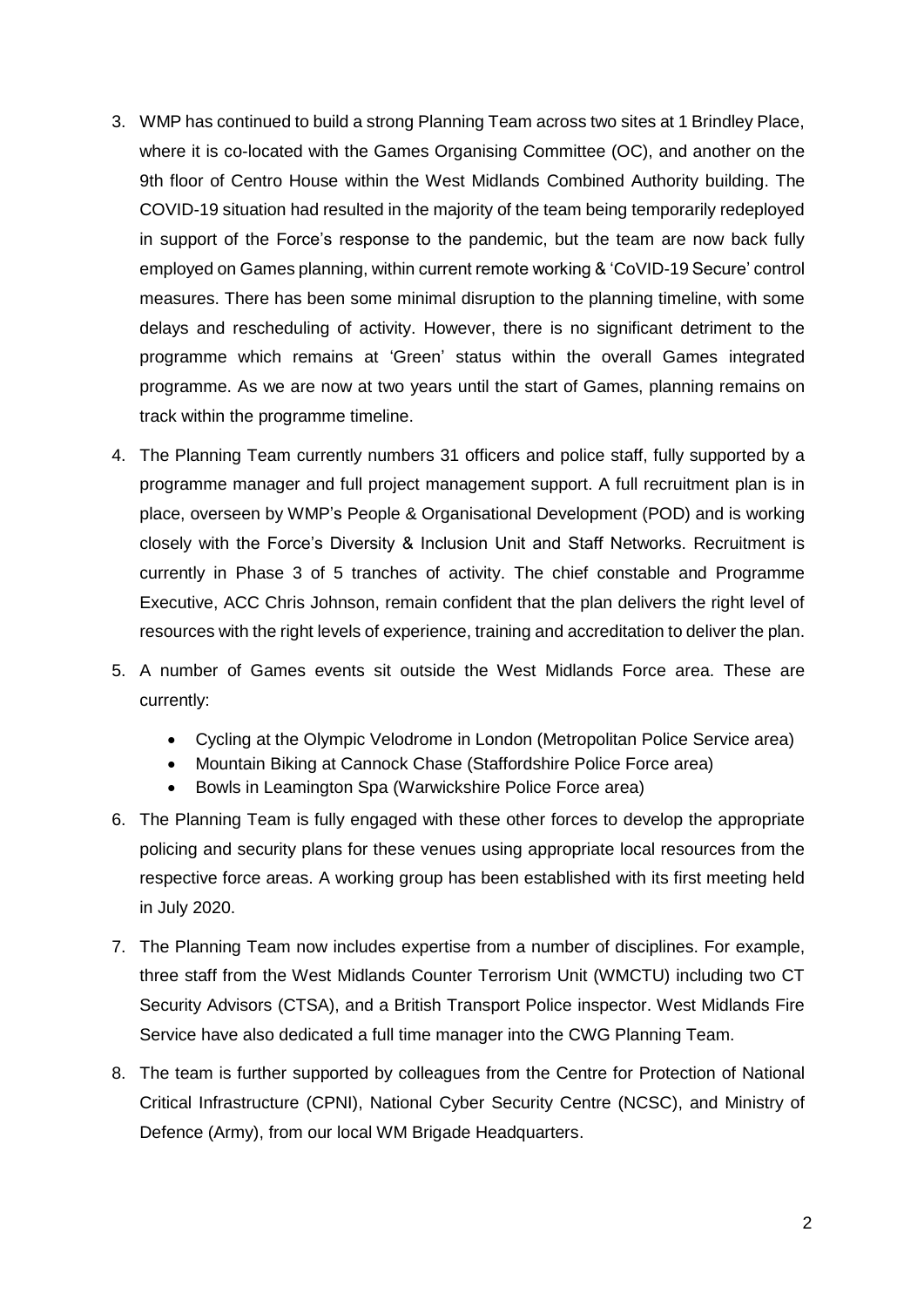### **THREAT AND RISK**

9. There are a number of threats to Games as described in figure 1 below. Planning for Birmingham 2022 is being undertaken at the national threat level, now at **SUBSTANTIAL** (*an attack is likely*), and that the specific threat level to the CWG is assessed as **MODERATE** (*an attack is possible but not likely*). This moderate threat assessment has characterised all major UK sporting events in recent years. These threat assessments are completed by the national Joint Terrorism Analysis Centre (JTAC).

|                                                                                                                                                                                                                                                                                                  |  | <b>Terrorism Threat</b><br>(National / Games) | Crime and<br>Disorder | <b>THREATS</b><br><b>Cyber Attack</b> |                                                                                                                                                                                                                                                                                                                                                                                                                                                                                                                                                                                                         |  | Insider Threat |  | Civil |
|--------------------------------------------------------------------------------------------------------------------------------------------------------------------------------------------------------------------------------------------------------------------------------------------------|--|-----------------------------------------------|-----------------------|---------------------------------------|---------------------------------------------------------------------------------------------------------------------------------------------------------------------------------------------------------------------------------------------------------------------------------------------------------------------------------------------------------------------------------------------------------------------------------------------------------------------------------------------------------------------------------------------------------------------------------------------------------|--|----------------|--|-------|
| The Security Partner's strategic intent is to support all partners to deliver an integrated security operation that ensures a<br>safe and secure environment to host a successful Commonwealth Games and related events.                                                                         |  |                                               |                       |                                       |                                                                                                                                                                                                                                                                                                                                                                                                                                                                                                                                                                                                         |  |                |  |       |
| West Midlands Police (WMP) are working with the OC to deliver<br>core security responsibilities including;<br>1. Prevent and Detect Crime<br>Protection of life and property<br>Maintain the Queens Peace<br>Be proportionate to any threat<br>4.<br>Support the peaceful enjoyment of the Games |  |                                               |                       |                                       | Security scope being considered in the context of:<br>JTAC National Threat level Assessment from Terrorism of<br><b>SUBSTANTIAL</b> (an attack is likely)<br>An assessment of Games is currently at MODERATE (an attack is<br>possible but not likely)<br>Security planning assumption is to meet a <b>MODERATE</b> threat level<br>but with the ability to stretch to SUBSTANTIAL<br>The agreed 'Tiering' of this event by the OC<br>WMP document entitled 'APPETITE FOR RISK'<br>College of Policing Authorised Professional Practice - Risk Principles<br>٠<br>ISO:31000 - Risk Management Framework |  |                |  |       |

Figure 1. Threat Schematic

10. To monitor and inform our approach to threat, the Programme has established a Joint Intelligence Working Group chaired by a superintendent from within our Force Intelligence Bureau and this includes appropriate membership of local, regional, and national intelligence agencies and partners (including ROCU, other forces with Games events, WMCTU, NCA, NPoCC SIB and Military).

## **GOVERNANCE**

- 11. A national Security Board chaired by the Home Office is in place supporting the overall Birmingham 2022 Cross Partner Governance Model. The chief constable has overarching strategic responsibility for safety and security arrangements, similar to the approach taken by Police Scotland and the Organising Committee in Glasgow 2014.
- 12. The latest governance structure of the programme is outlined in figure 2 below: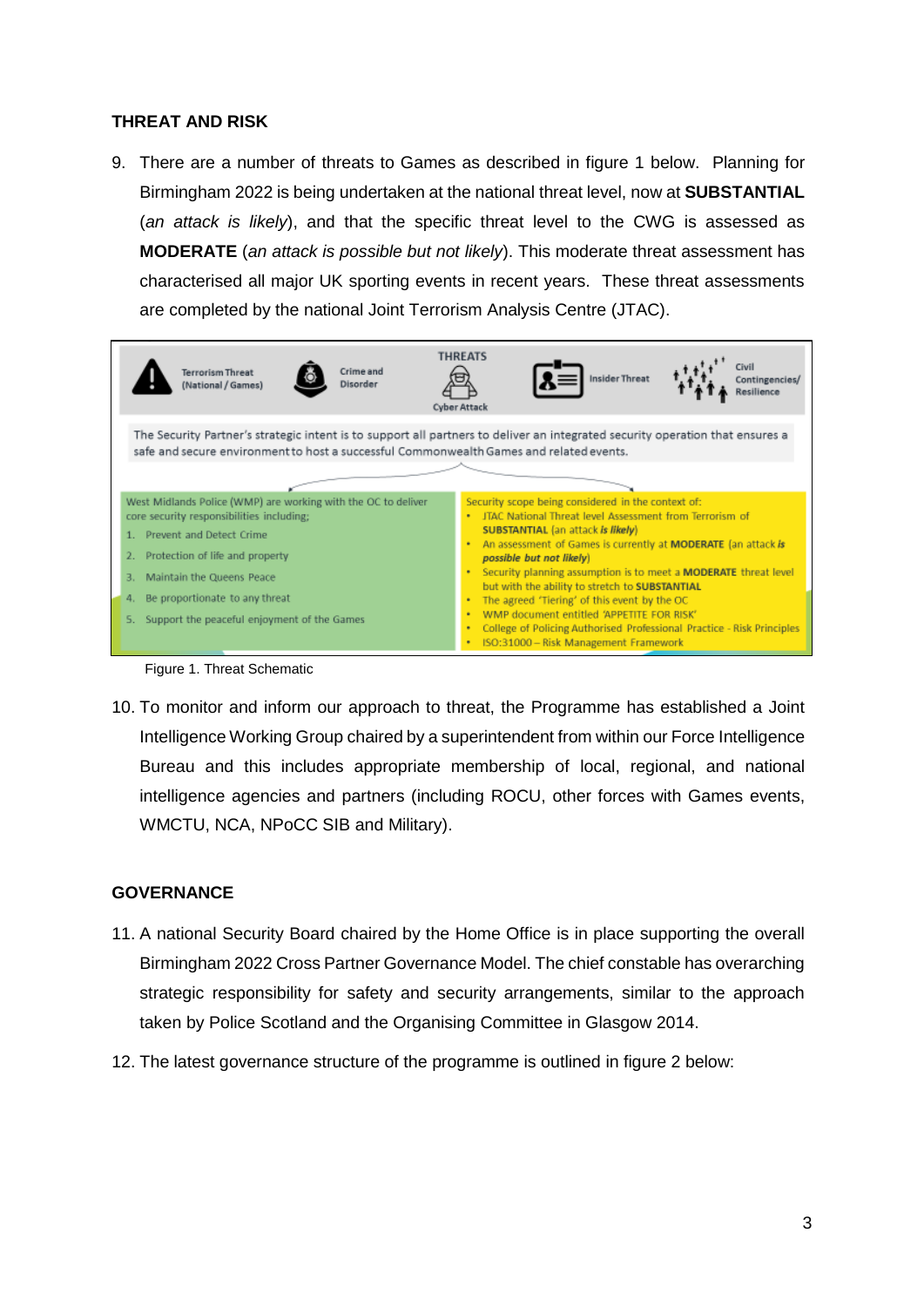

Figure 2. CWG Governance Structure

- 13. The Police & Crime Commissioner (PCC) is represented on the Security Programme Group and the PCC, along with his senior team receive regular briefing updates from the Programme Director and Manager, in addition to regular paper updates to this Board. These arrangements will ensure that the PCC remains updated on all Games related issues including budgetary arrangement.
- 14. All relevant partners are represented within the scheme of governance, including Home Office, DCMS, Ministry of Defence (MoD), British Transport Police (BTP), West Midlands Ambulance Service (WMAS), West Midlands Fire Service, Counter Terrorism Policing, Centre for Protection of Critical National Infrastructure (CPNI), Birmingham City Council (BCC) and Transport for West Midlands (TfWM).

#### **BUDGET**

15. The latest budget positon is shown overleaf in figure 3: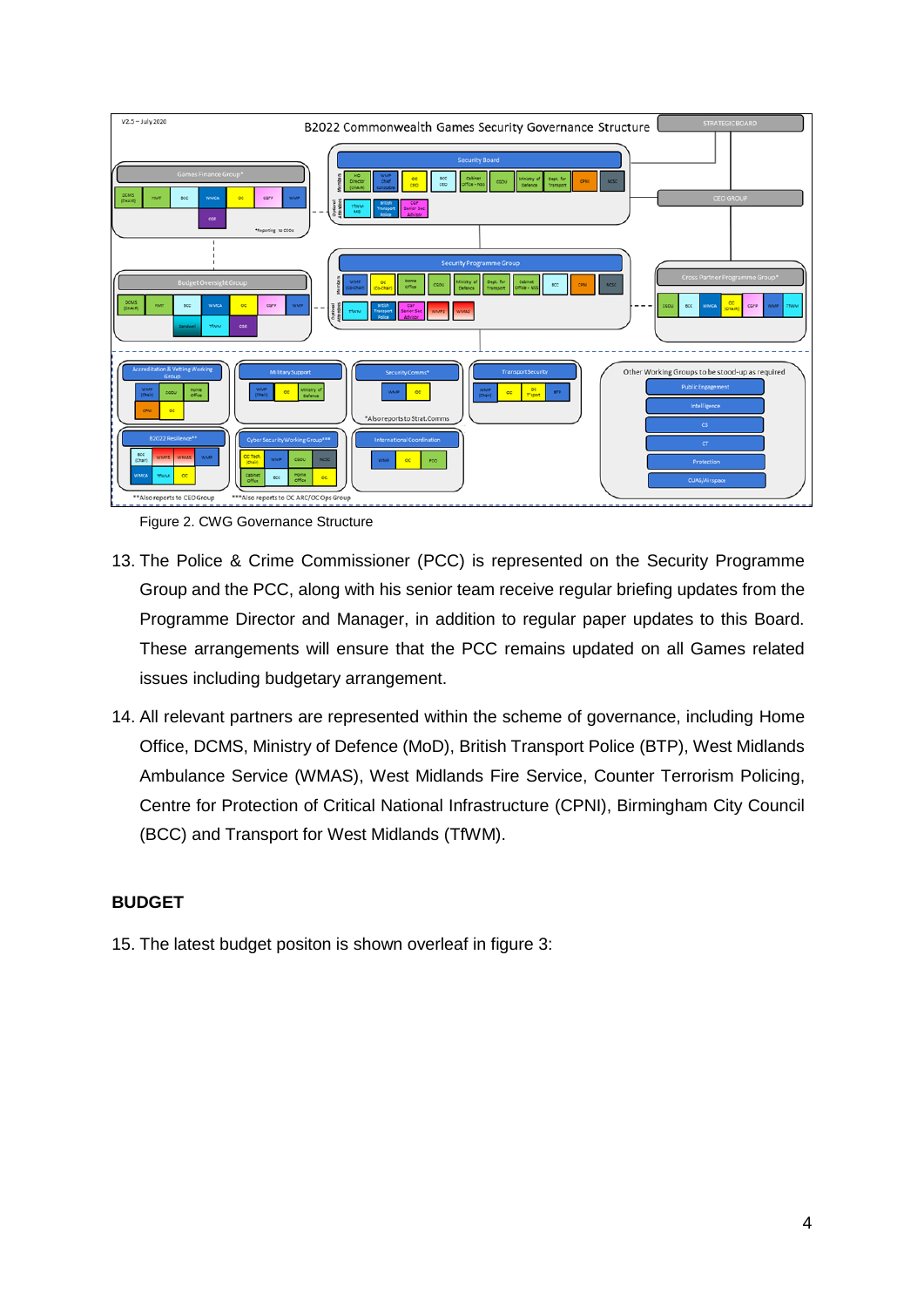

Figure 3. CWG budget position

- 16. Current budget, including the latest additional sports added to the sporting programme, is now just over £174m including the contingency. A finance 'memorandum of understanding' has been agreed between DCMS, Home Office and WMP and the Office of the Police & Crime Commissioner (OPCC) for the financial arrangements for CWG.
- 17. A further independent budget review led by DCMS will take place in late October 2020. The CWG Programme Team are currently working on a revised assessment of budget requirements following a detailed review of the current plan.
- 18. Based on current planning assumptions, the Programme Executive remains confident that there is sufficient budget assigned for security and there remain a number of opportunities to reduce the costs of the security functional area.

## **TRAFFIC AND TRANSPORT**

19. Planning with Games partners for transport continues to be overseen at the strategic level by the Joint Transport Group (JTG) which is attended by all transport stakeholders and chaired by the Chief Executive of Transport for West Midlands. The CWG chief superintendent also attends this forum on behalf of WMP. A number of sub-groups feed in to this governance. The JTG group is co-ordinating all road, rail and light rail transport issues including network resilience. There are reciprocal arrangements for senior representation from Transport for West Midlands to attend Security Governance meetings to ensure the many interdependencies are managed appropriately.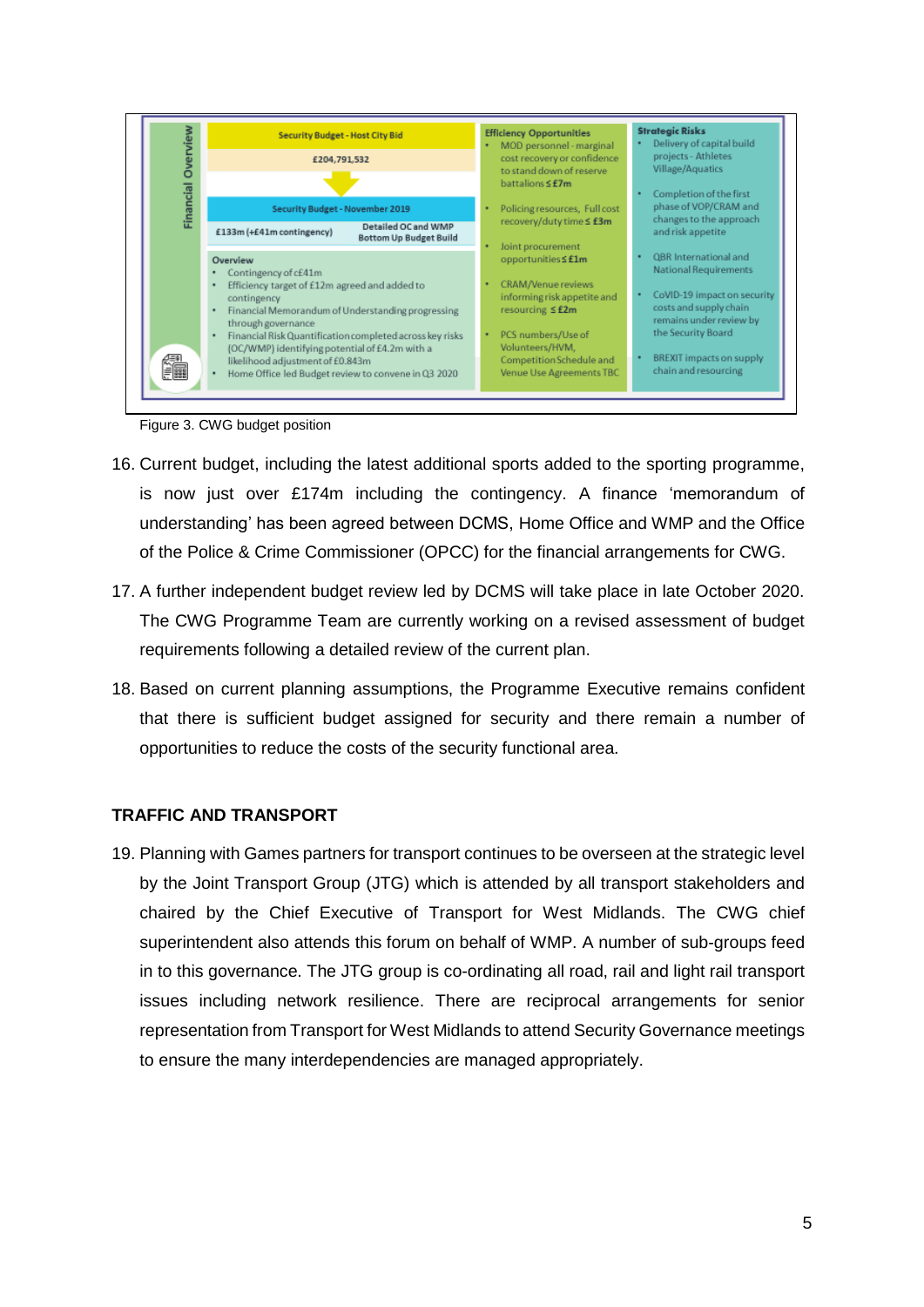#### **COMMAND, CONTROL AND COORDINATION (C3)**

20. The project to deliver a new Event Control Suite (ECS), including a new Force Control Centre, Gold suite and Firearms Operations building at Park Lane remains on schedule. The Games Planning Team have recently recruited a Testing & Exercising lead to plan 'table top' and 'live test' events prior to the Games of which the new ECS will be part of this scope. A working group has been established, chaired by WMP's Head of Operations, to look at how the new facility as a whole will operate in detail before, during and after the Games. This includes ensuring the connectivity to other police command and control centres and partner agency facilities at Centro and Quinton. A capital financial contribution of £1.1m is being made towards the cost of the new facility from within the Games security budget. This mirrors similar payments made to police forces at previous Games to ensure that the police command and control facilities are suitably scaled and equipped to deal with the operational challenges of this multi-sport, high profile event.

#### **VENUES/SPORTS PROGRAMME**

21. WMP have completed Comparative Risk Assessments on the following venues/locations within the known sport programme, as shown in table 1 below. These are currently subject to finalisation by the OC. The final venue for 3x3 basketball and beach volleyball in Birmingham are yet to be publically confirmed as are the locations for the cycle road race. More details of the Queen's Baton Relay (QBR) in terms of schedule and routes will emerge during the autumn of 2020.

| <b>VENUE</b>                                         | <b>CRAM</b> | <b>DATES</b> |
|------------------------------------------------------|-------------|--------------|
| <b>Cannock Chase</b>                                 |             |              |
| <b>Sutton Park</b>                                   |             |              |
| <b>Victoria Park</b>                                 |             |              |
| <b>Arena Birmingham</b>                              |             |              |
| <b>University of Birmingham</b>                      |             |              |
| <b>Edgbaston</b>                                     |             |              |
| <b>Sandwell Aquatic Centre</b>                       |             |              |
| <b>London Velopark</b>                               |             |              |
| <b>Coventry Stadium/Arena</b>                        |             |              |
| <b>Alexander Stadium</b>                             |             |              |
| <b>NEC Halls/Arena</b>                               |             |              |
| 3x3 Basketball/Volleyball Birmingham City Centre     |             |              |
| <b>Cycling Time Trials - West Park Wolverhampton</b> |             |              |
| <b>Marathon - Birmingham</b>                         |             |              |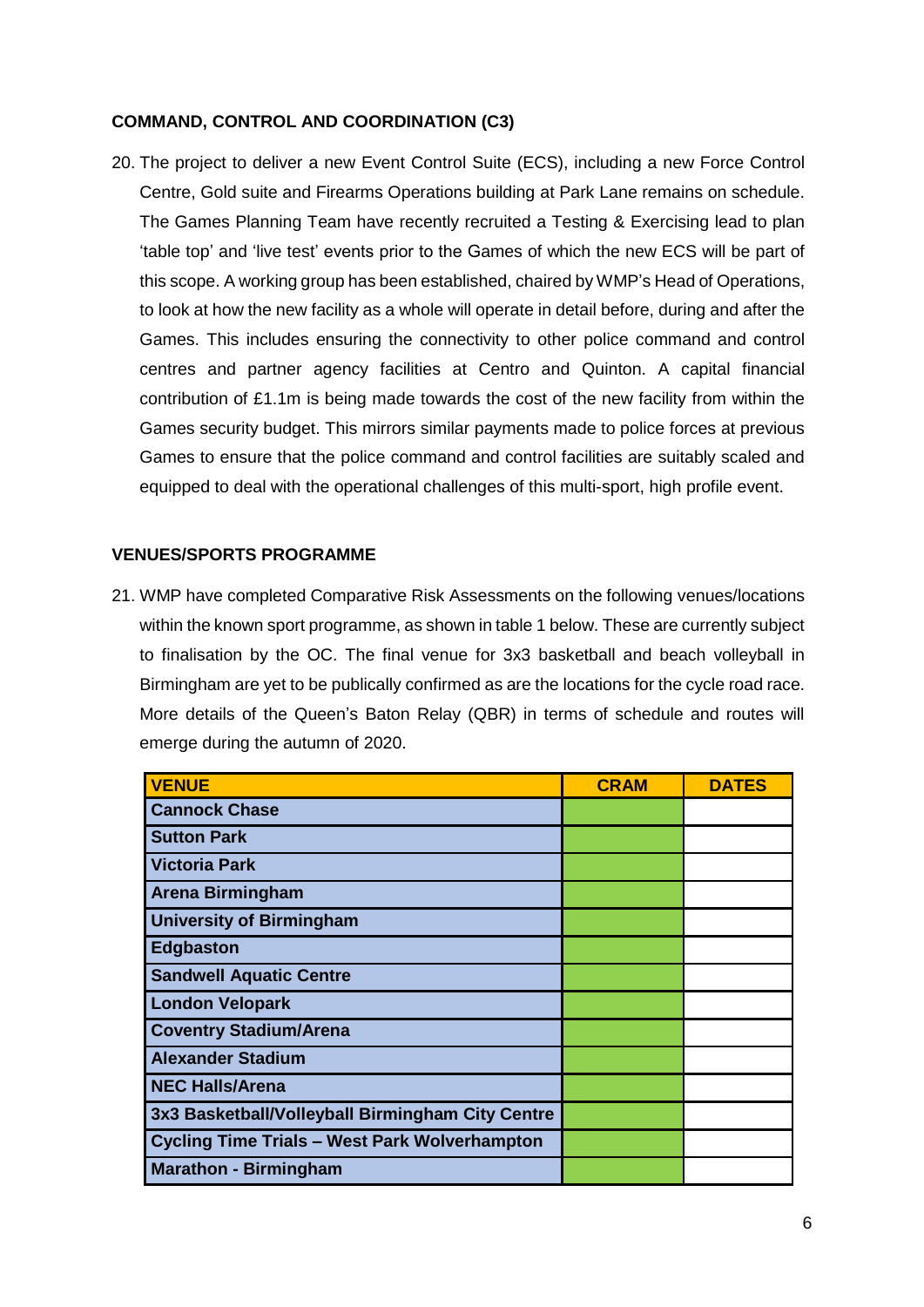| Cycling Road Race - Location TBC | TBC. |
|----------------------------------|------|
| <b>Athletes Village</b>          | TBC  |
| <b>Games Family Hotel</b>        | TBC  |

Table 1. Venue and Sports Locations

#### **GAMES – TIME RESOURCES, INCLUDING MUTUAL AID**

- 22. The Planning Team have a high level assessment of the number of police officer and police staff resources that will be required to cover the Games deployments across a 4 week period. The current planning assumption is that up to 3000 officers will be required, and it is envisaged that around 1000 (around 15% of WMP's current establishment) will be from WMP, the balance of 2000 coming from mutual aid. The Planning Team remain in dialogue with the Programme Executive, ACC Johnson, and the chief constable on this issue. This clearly links to reviewing the progress of the Force in delivering our share of the national uplift which may allow the Force to offer a greater commitment to Games resources, with less mutual aid. The chief constable is proceeding on the assumption that WMP will apply full cost recovery for Games policing, but has reserved his position on what extent we will provide some 'duty time' resources to the Games. This will be decided in full consultation with the PCC.
- 23. WMP are actively engaged the National Police Operations Coordination Centre (NPoCC), who are supporting the force in the planning and co-ordination of all mutual aid requirements for Birmingham 2022. NPoCC will be providing a full-time planner capability to assist the Force team later this year. The strategic intention remains to develop an approach that ensures an appropriate workforce mix is deployed to Games that meets the needs of the policing and security operation while ensuring that WMP can continue to deliver 'business as usual' operational policing in the summer of 2022, minimising disruption to neighbourhood policing and our local communities.

#### **VOLUNTEERS**

24. The Planning Team are working with the Force and the OC to understand the opportunities for the use of volunteers at Games. This is a now a specific work-stream and the OC have identified a budget for specific security volunteer roles. The use of volunteers in support of the security operation is one of the mitigations that will be used to insure against any problems with mobilisation of Private Contract Security (PCS). The details of this are shown in figure 4 below: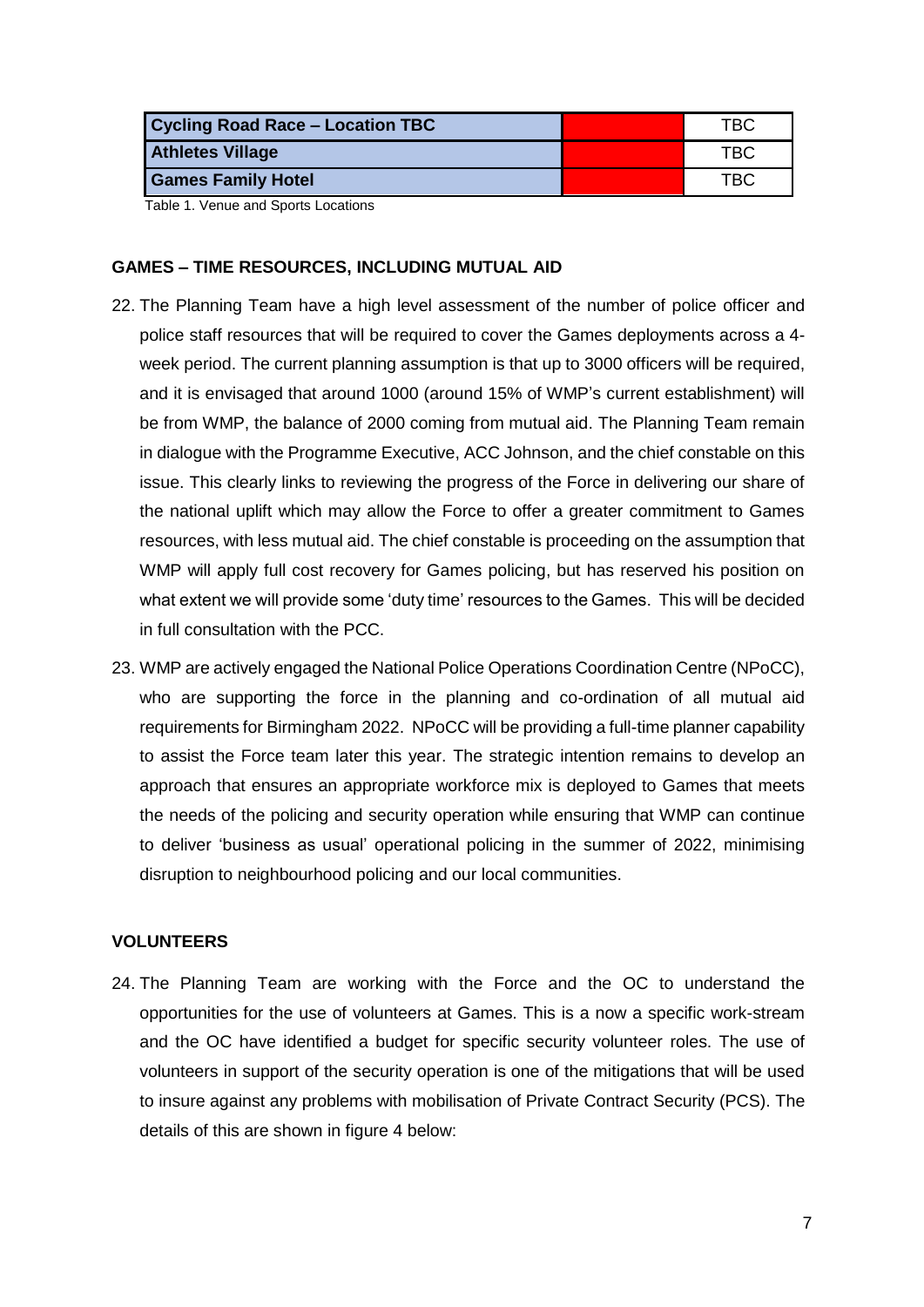

Figure 4. Volunteers at the Games

25. WMP will use our Special Constables, Police Cadets and mobilise our 'Active Citizens' programme to support the Games. The Planning Team are developing a volunteer strategy to support this which will complement the Force's wider approach to this issue. Positive dialogue has been started with our national Special Constabulary colleagues with a view to maximising their contribution at the Games. This will assist all forces involved in Games time operations to maintain their resilience and 'business as usual' service delivery in the summer period in 2022.

## **LEGACY**

26. The Planning Team are working to maximise the opportunities for both internal and external legacy in line with the overarching Games legacy ambitions shown in figure 5 below:



Figure 5. Games – Overarching Legacy